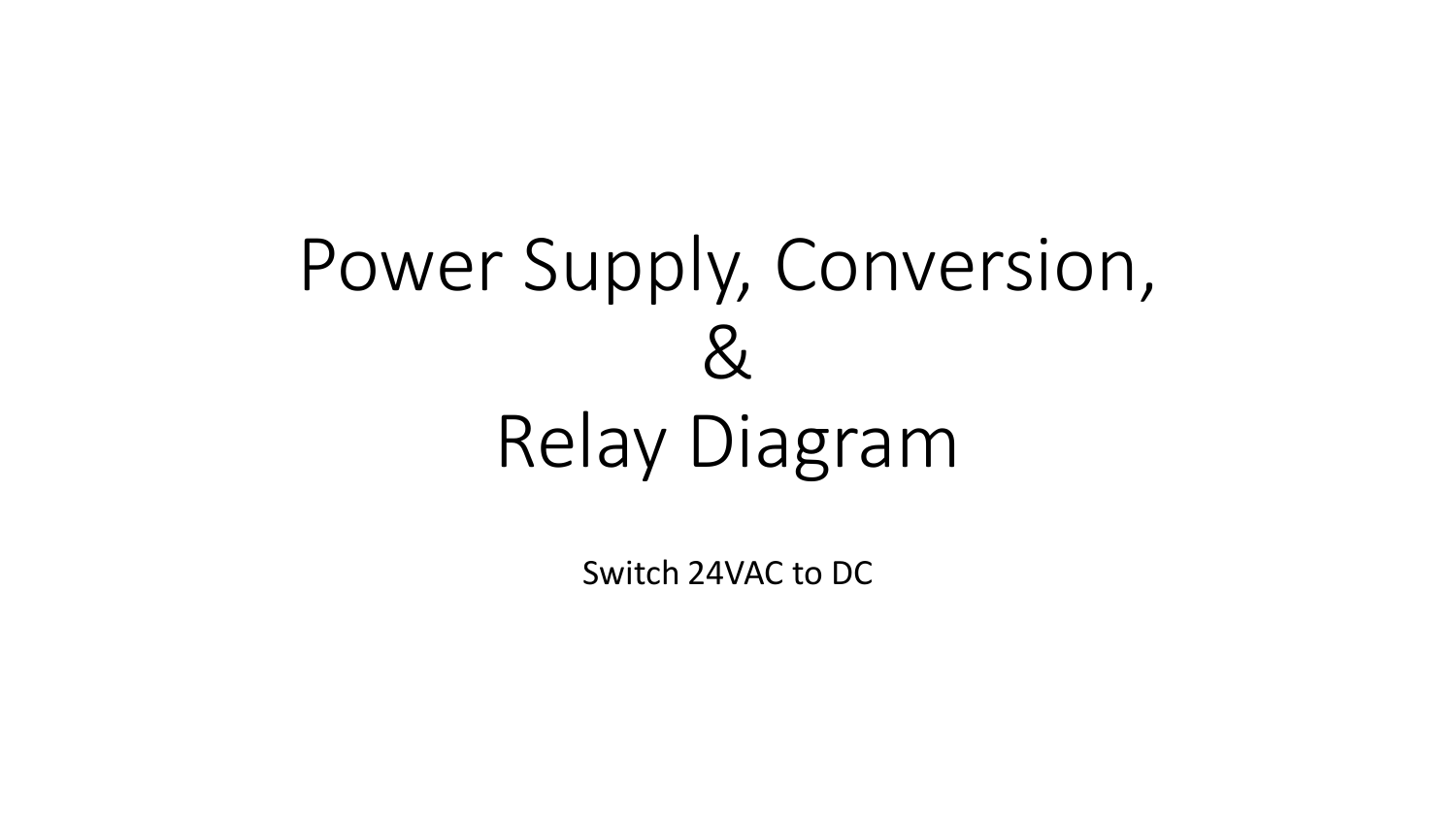### Power Supply & Conversion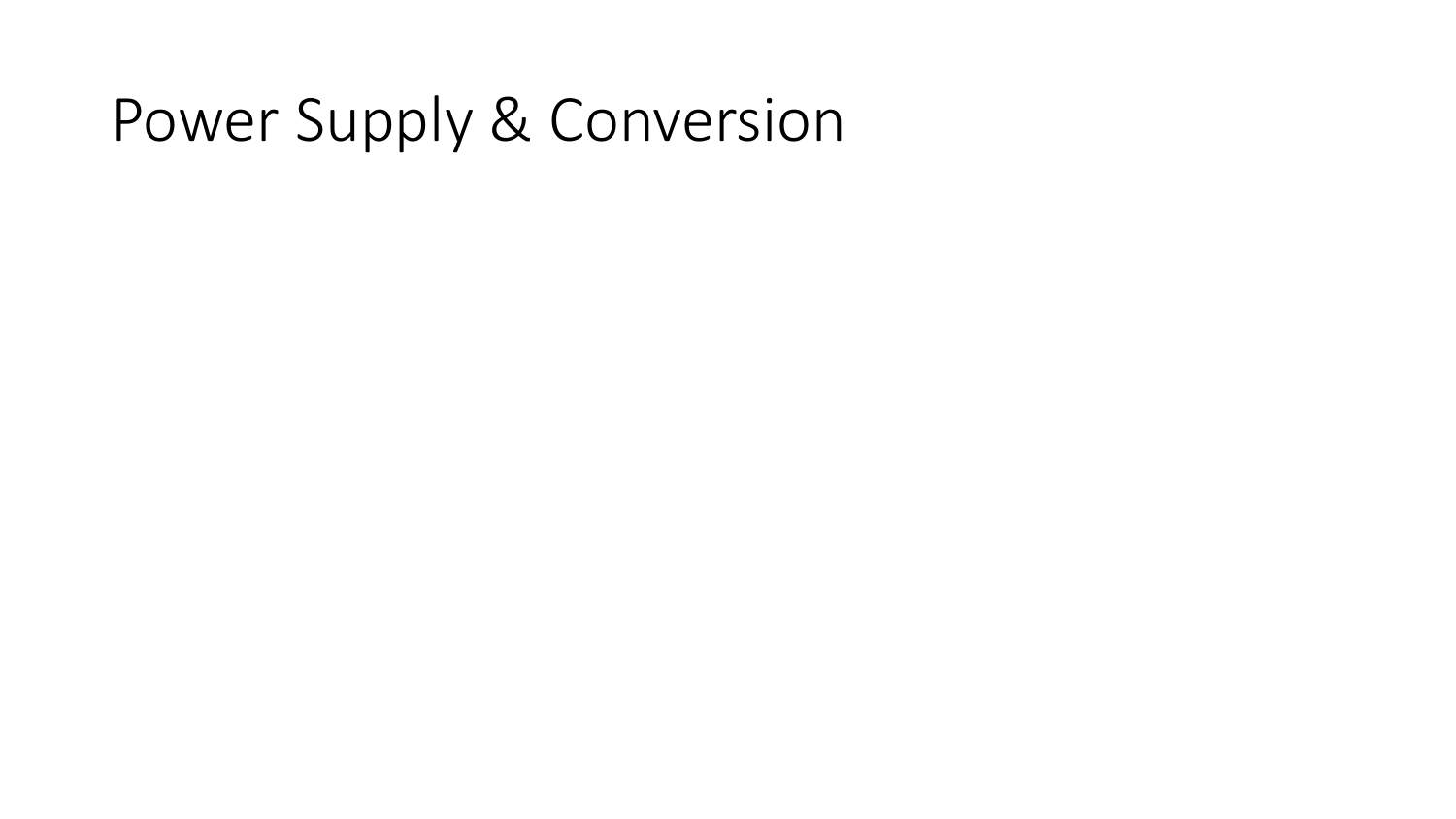The Sealevel is a DC powered and signaled device. Do not connect an AC power supply or AC signals directly to the Sealevel inputs. This will cause device failure.

However, AC signals can be passed through the relay outputs. These are single pole/double throw (SPDT) dry contact relays that can pass through whatever is connected to the output common terminal.

The Sealevel can be powered by:

- 1) Your DC power source, or
- 2) Your 24VAC power source using the supplied 24VAC to 24VDC converter, or
- 3) A traditional AC to DC power supply.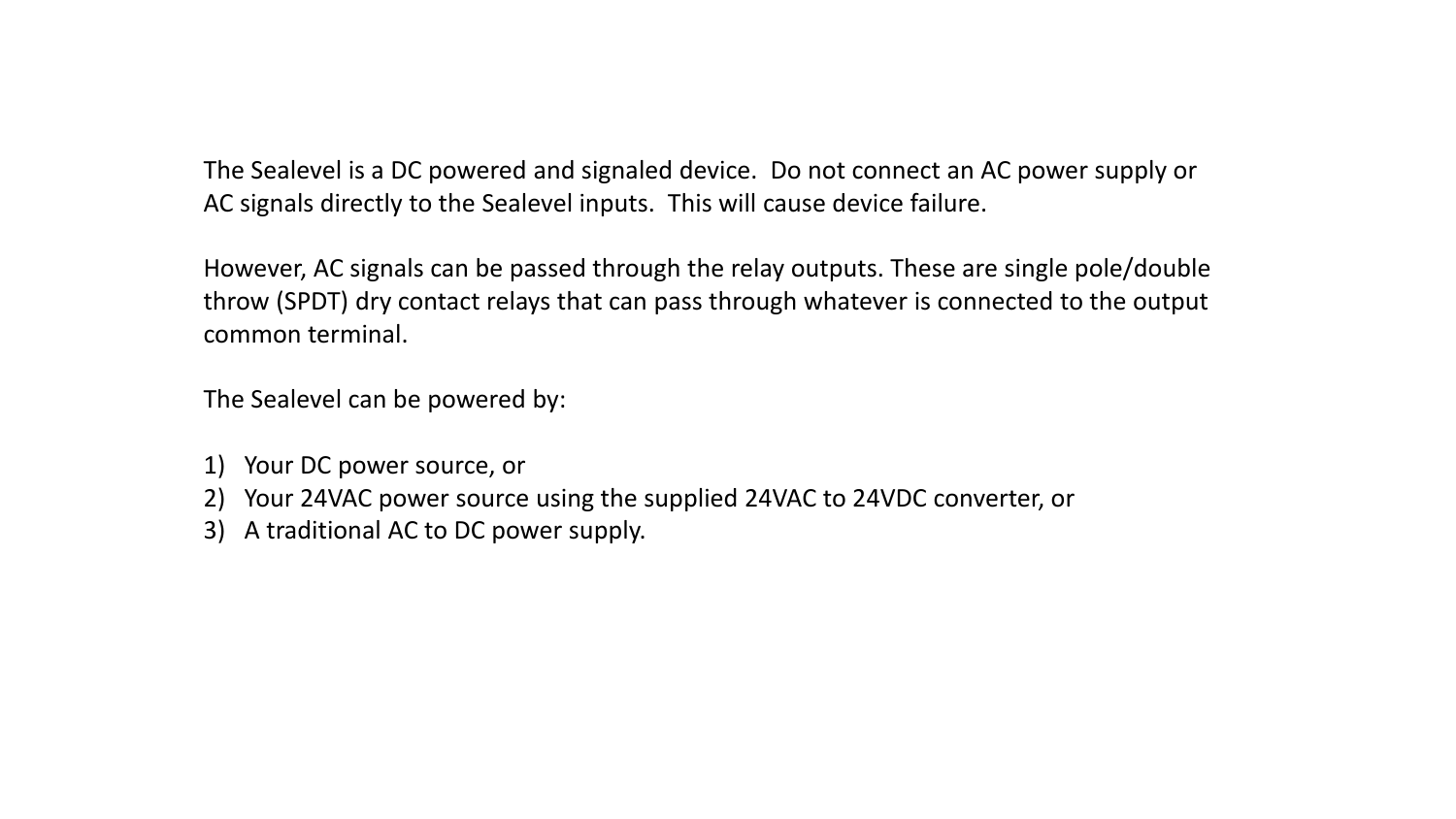#### Option 1 – Your DC power source



Connect your DC power source to the Sealevel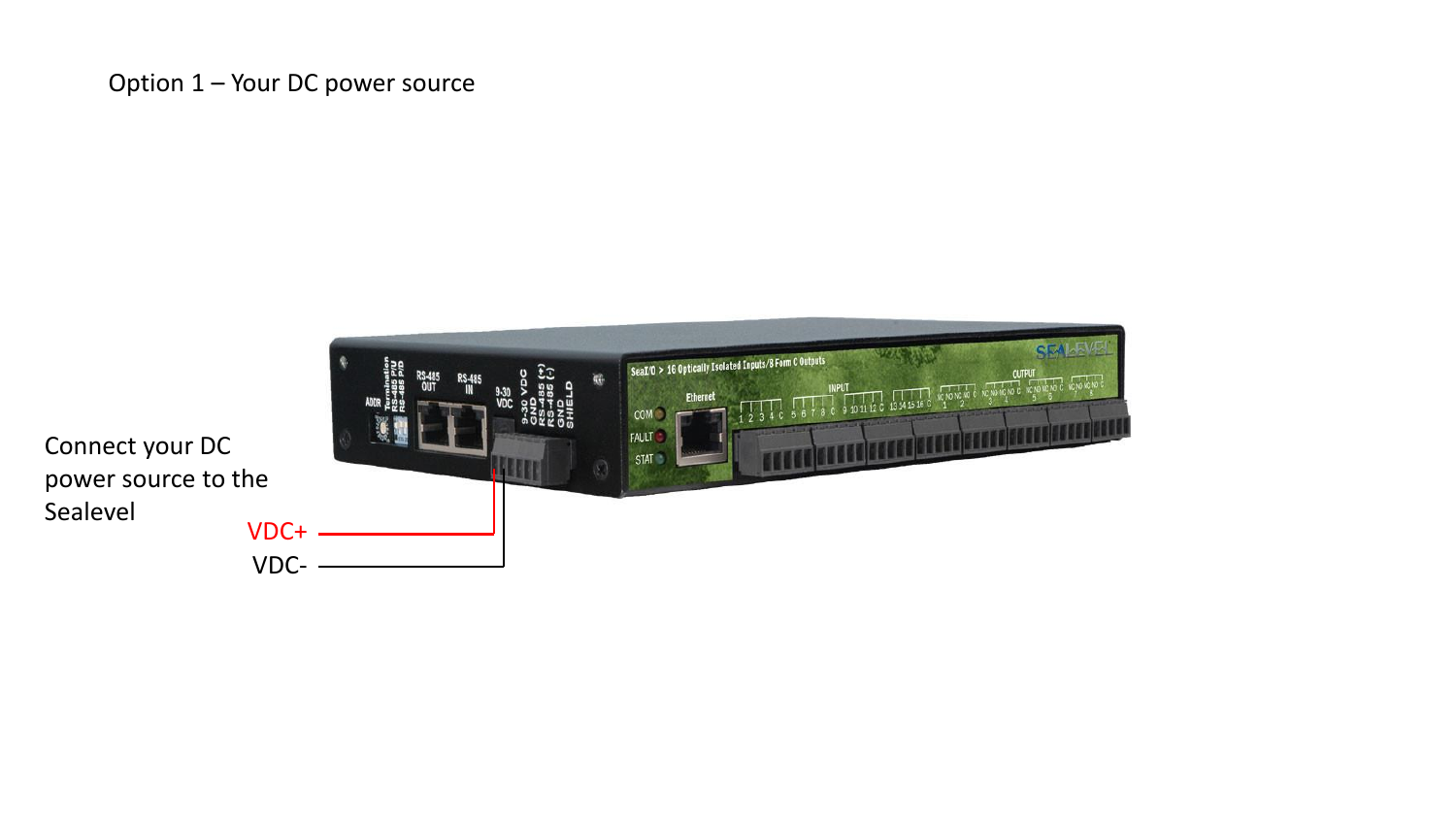Option 2 – Your 24VAC power source using the supplied 24VAC to 24VDC converter

Connect your 24VAC power source using the supplied 24VAC to 24VDC converter plugged into the 9-30VDC female jack.

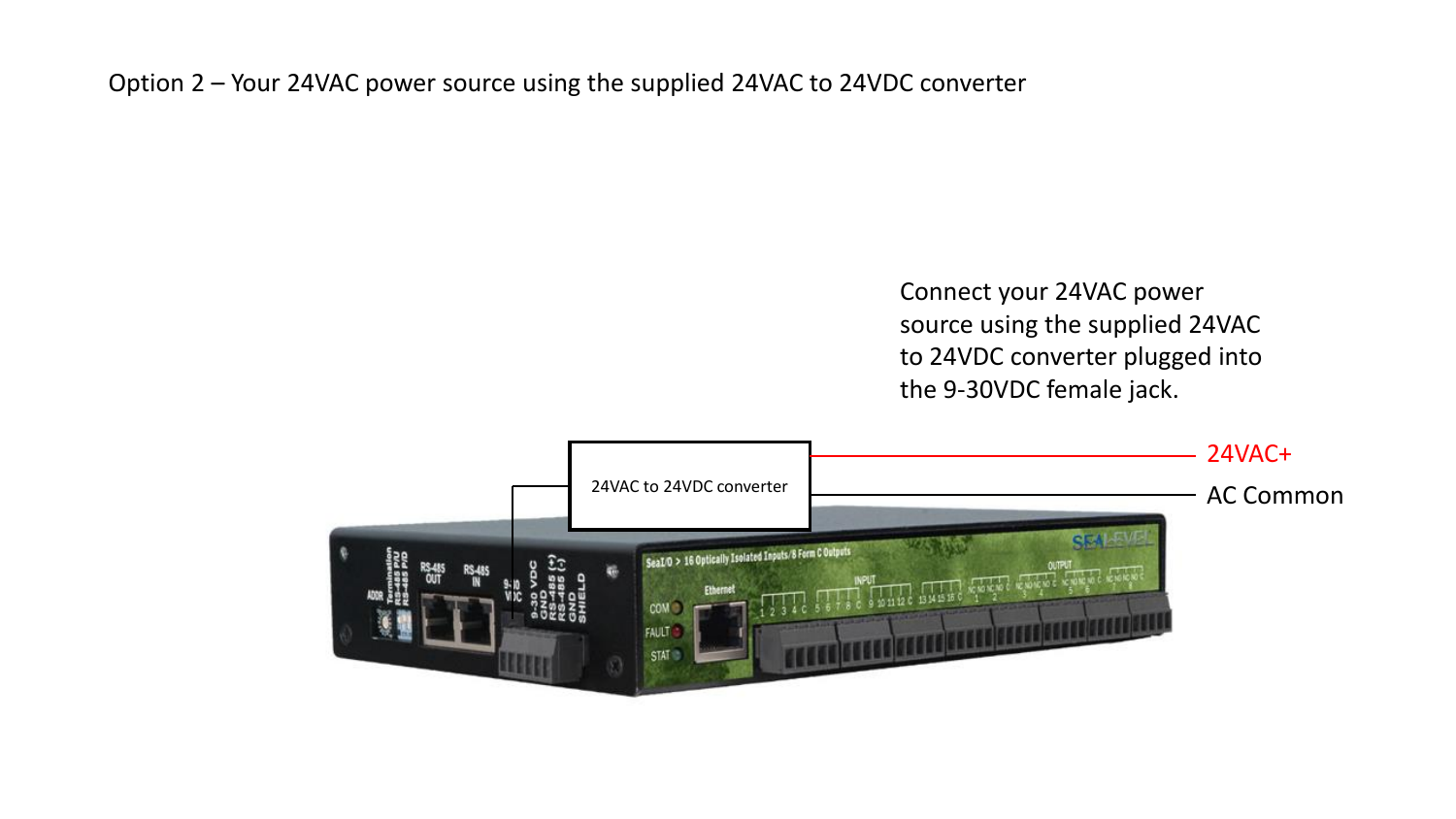Option 3 – A traditional AC to DC power supply.

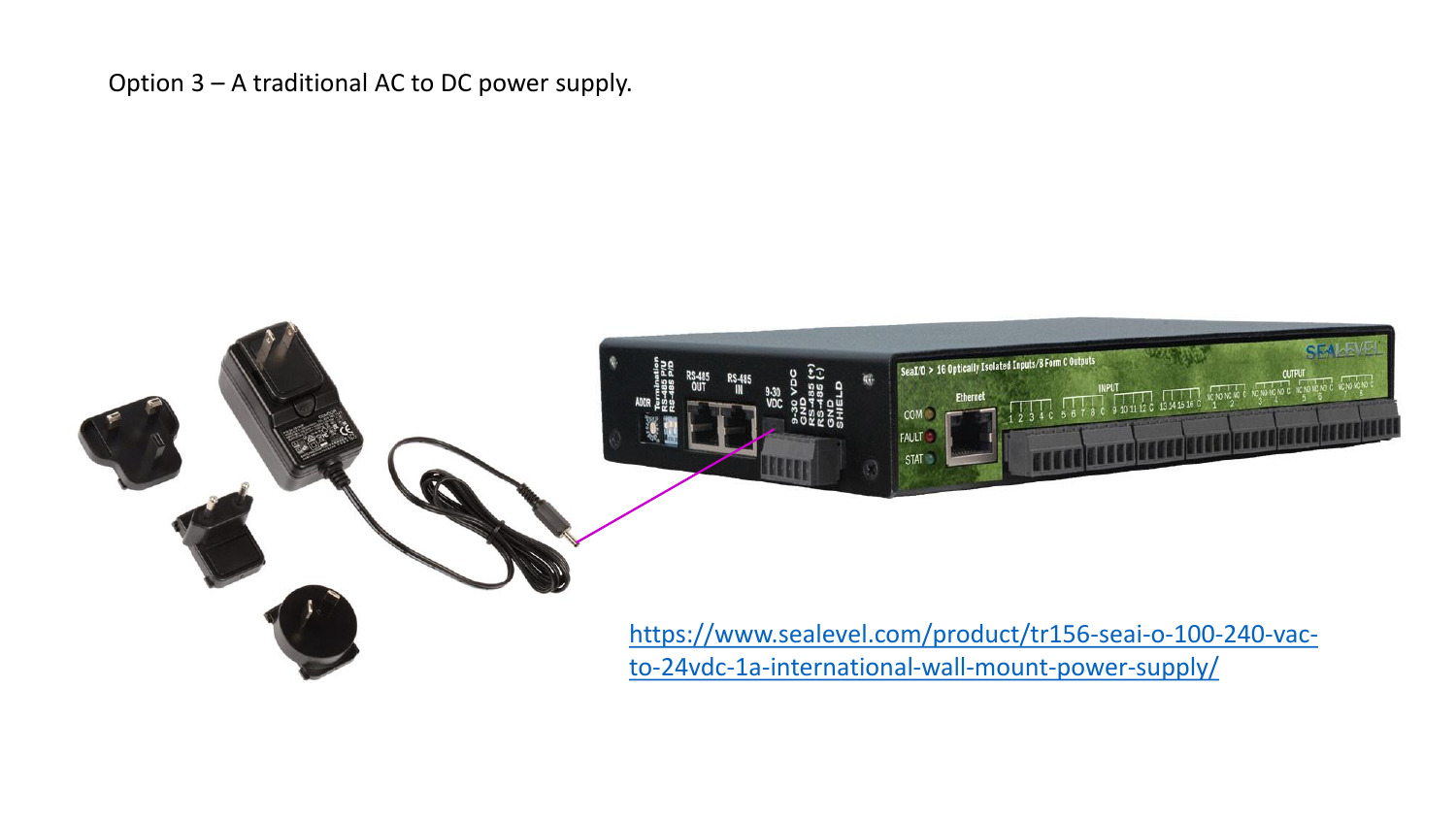### Sample Relay Diagram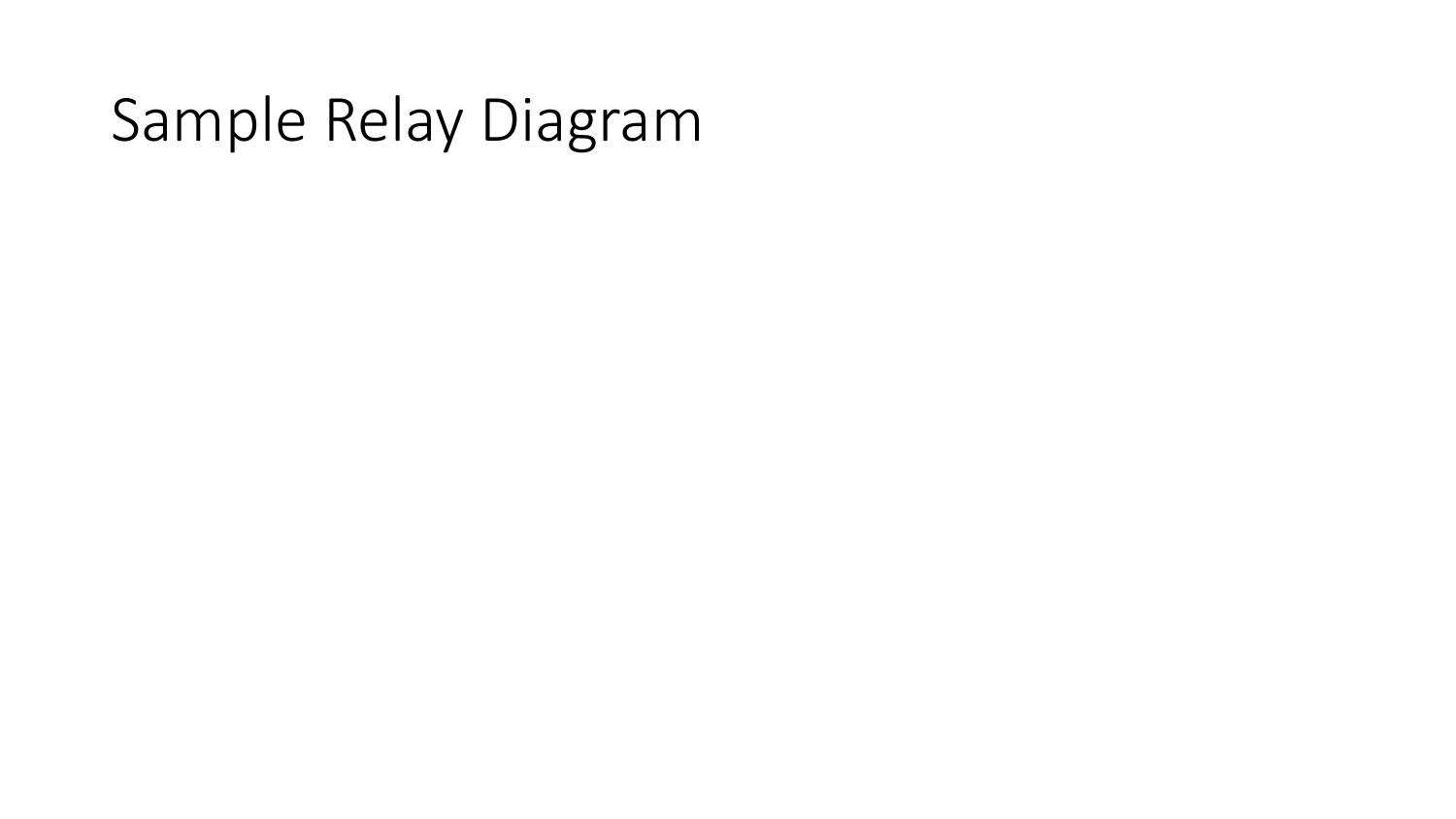### mxuteuk 2pcs JQX-13FL AC 24V Coil 8 Pin 10A DPDT LED Indicator Electromagnetic Power Relay, with Base, with DIN Rail Slotted Aluminum

•Product Name: Electromagnetic Power Relay; Relay Model : JQX-13FL; Type : DPDT(2NO 2NC); Number of Terminals : 8 ; Socket Model : PTF08A-E •Coil Voltage: AC 24V; Contact Capacity: 10A 250VAC/10A 28VDC;

[https://www.amazon.com/dp/B07R4RQNGX/ref=cm\\_sw\\_r\\_apa](https://www.amazon.com/dp/B07R4RQNGX/ref=cm_sw_r_apa_i_TVVVS246Y7CWBS1MJ856_0?_encoding=UTF8&psc=1) TVVVS246Y7CWBS1MJ856\_0?\_encoding=UTF8&psc=1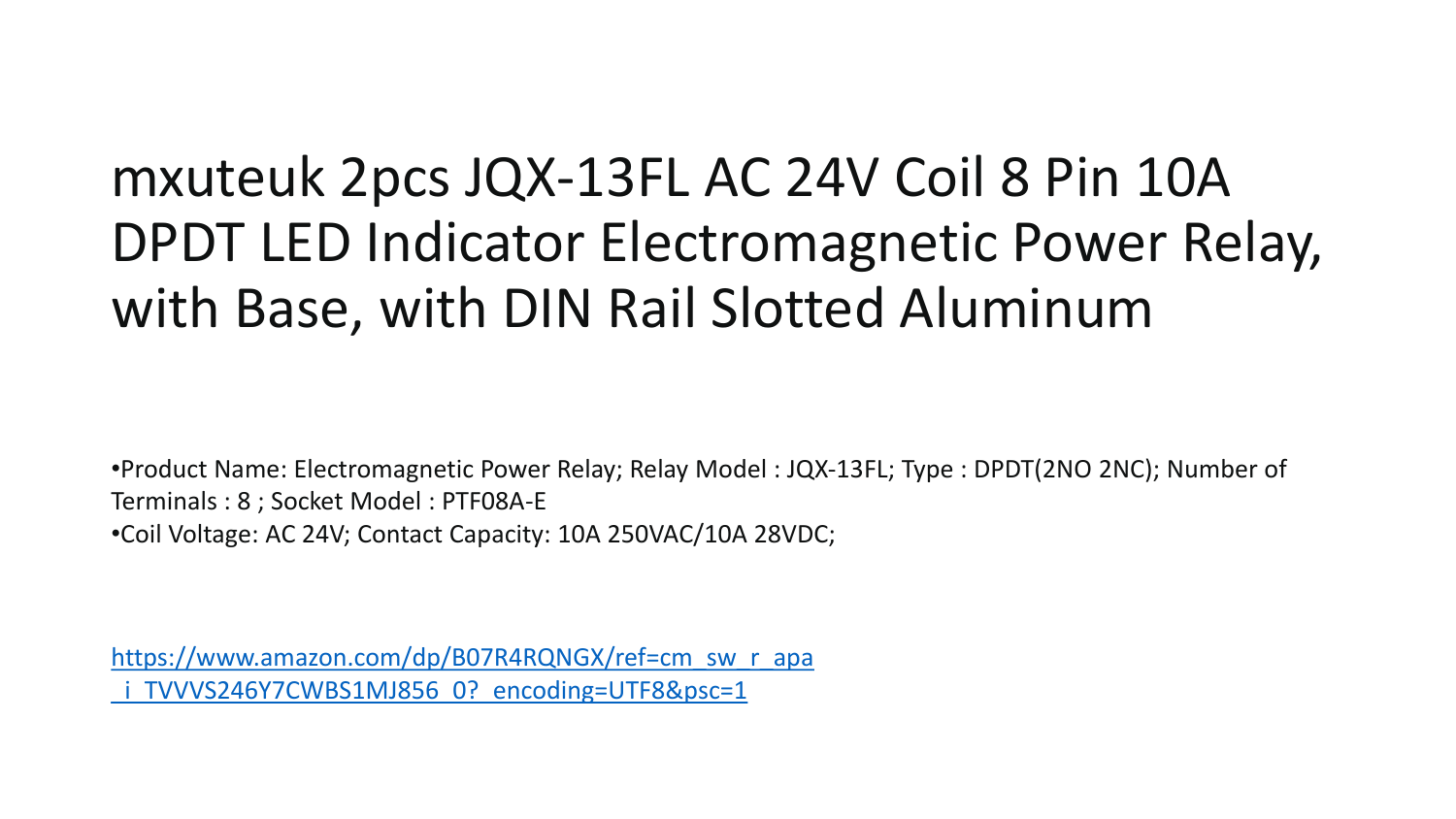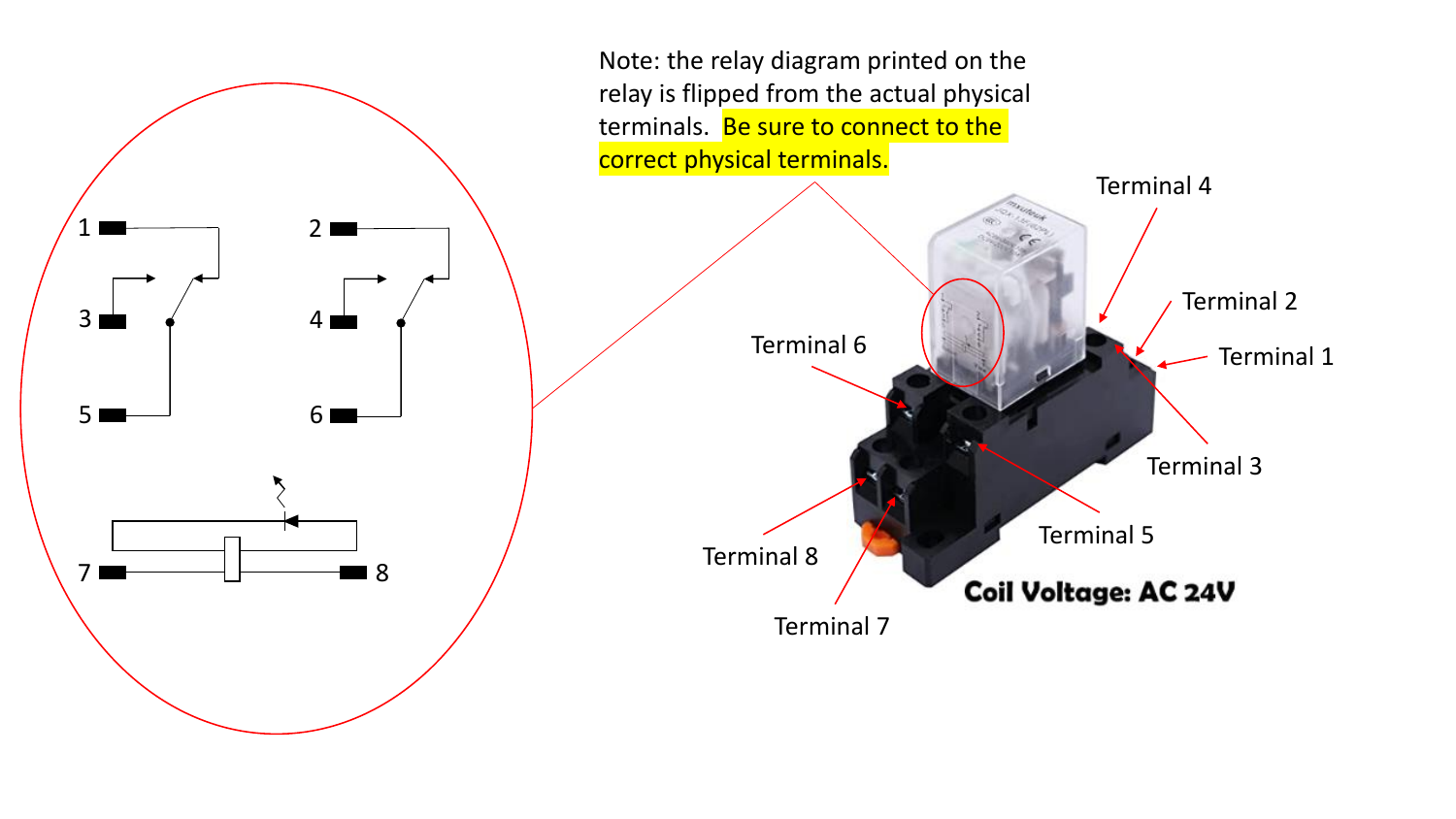## DC Signaling the I/O Interface (Sealevel)

If your car wash equipment uses a 24VAC source, you can interface to the I/O Interface (Sealevel) unit with a relay.

The following information shows an example of changing a 24VAC photo eye signal from the car wash equipment to a 24VDC signal and connecting to Sealevel input #5 by using a relay.

#### **Relay coil control:**

Connect your 24VAC+ signal to screw terminal #8 Connect your AC common wire to screw terminal #7

#### **Relay Contacts for Sealevel signal:**

Connect screw terminal #6 to a 24VDC+ source that is always on. If you use the 9-30VDC source on the Sealevel, the signal will be 9-30VDC as shown in the following diagram. Hence, if you used a 12VDC power source to supply the Sealevel, the 9-30VDC signal would be 12VDC.

Connect screw terminal #4 to Sealevel input #5. This is the first terminal that is on the second block from the front left on the Sealevel. The common terminal for that block (last terminal on the right on that block labeled "C") should already be connected to a DC negative source.